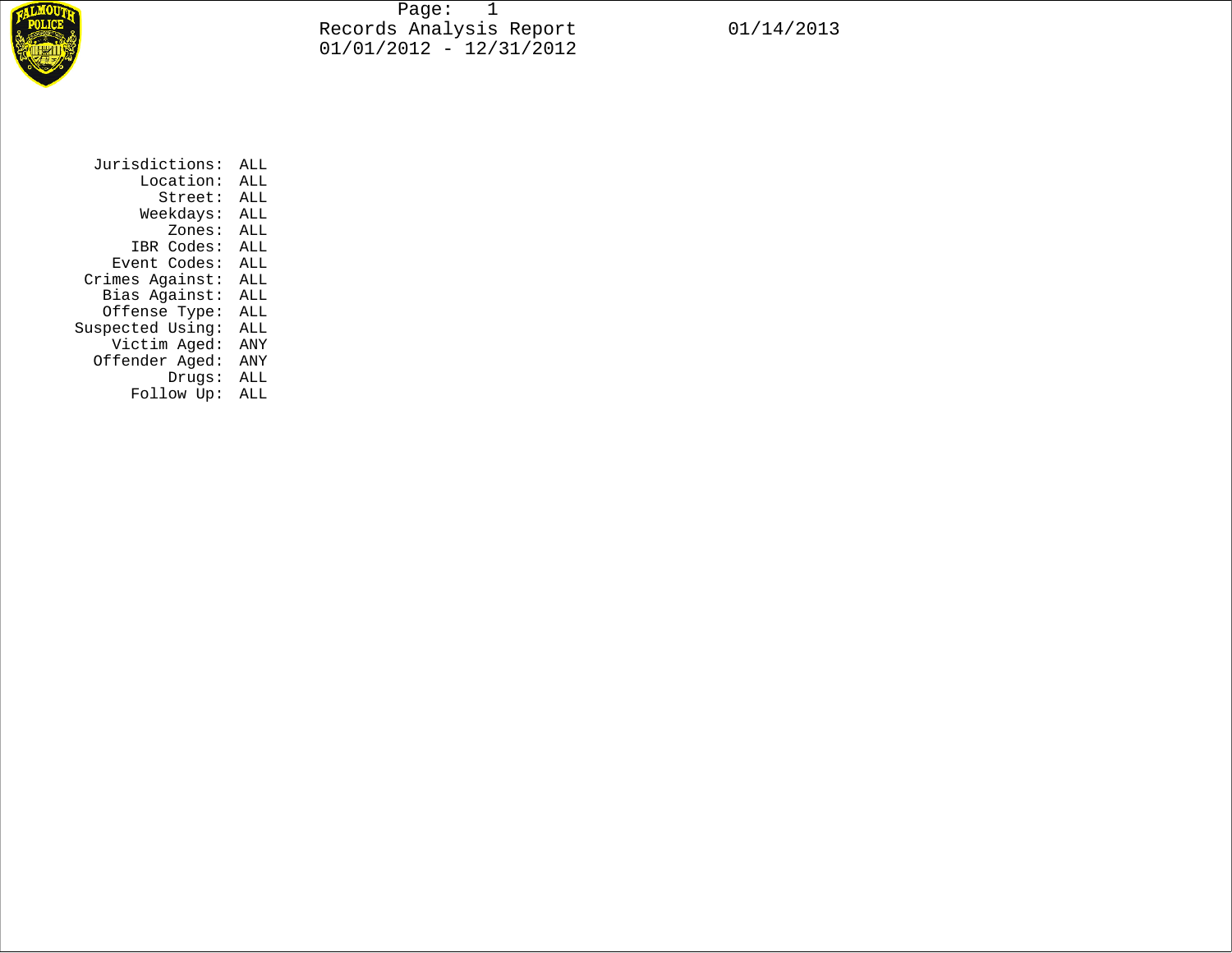Page: 2 Records Analysis Report 01/14/2013 01/01/2012 - 12/31/2012

## **Offenses (IBR) By Month**

|                                | JAN            | FEB            | MAR            | APR            | MAY            | JUN            | JUL          | AUG            | SEP            | OCT            | NOV            | DEC            | TOTALS         |
|--------------------------------|----------------|----------------|----------------|----------------|----------------|----------------|--------------|----------------|----------------|----------------|----------------|----------------|----------------|
| KIDNAPPING / ABDUCTION         |                |                | 1              | 1              |                | 1              | 3            |                |                |                | 2              | $\mathbf{1}$   | 9              |
| FORCIBLE RAPE                  |                | 1              |                | $\mathbf{1}$   | $\mathbf{1}$   | $\overline{2}$ | 4            |                | $\mathbf{1}$   | $\mathbf{1}$   | $\mathbf{1}$   |                | 12             |
| FORCIBLE SODOMY                |                |                |                |                |                |                |              |                |                |                | 1              |                | 1              |
| SEXUAL ASSAULT WITH AN OBJECT  | 1              |                |                |                |                |                |              |                |                |                |                |                | $\mathbf{1}$   |
| FORCIBLE FONDLING              | 6              | 2              |                |                | $\overline{2}$ | 4              | 2            | 1              | 2              |                |                | 2              | 21             |
| <b>ROBBERY</b>                 | 4              |                |                | 2              |                | 4              | $\mathbf{1}$ | 3              |                | 3              | $\mathbf{1}$   | $\mathfrak{D}$ | 20             |
| AGGRAVATED ASSAULT             | 7              | $\overline{2}$ | 10             | 19             | 15             | 17             | 11           | 23             | 12             | $\mathsf{Q}$   | $\circ$        | $\overline{4}$ | 138            |
| SIMPLE ASSAULT                 | 17             | 15             | 23             | 45             | 32             | 32             | 39           | 38             | 32             | 20             | 12             | 36             | 341            |
| INTIMIDATION                   | 13             | 13             | 26             | 11             | 8              | 10             | 17           | 19             | 23             | 7              | 6              | 10             | 163            |
| <b>ARSON</b>                   |                |                |                |                |                |                | $\mathbf{1}$ |                |                |                | 1              | $\overline{1}$ | 3              |
| BURGLARY / BREAKING AND ENTERI | 118            | 73             | 76             | 91             | 68             | 68             | 115          | 112            | 50             | 74             | 67             | 74             | 986            |
| POCKET-PICKING                 |                | $\mathfrak{D}$ |                |                | 2              | 1              |              |                |                |                | 3              |                | 8              |
| PURSE-SNATCHING                |                |                |                | 1              |                | 1              |              | 1              |                | 3              |                |                | 6              |
| SHOPLIFTING                    | 3              | 3              | 5              | $\mathbf{1}$   | 2              | 4              | 1            | 5              | 5              | 5              | 4              | $\overline{4}$ | 42             |
| THEFT FROM BUILDING            |                | 6              | 7              | 5              | б              | $\mathsf{R}$   | 10           | 10             | 17             | $\overline{2}$ | 7              | 1 <sub>0</sub> | 93             |
| THEFT OF MOTOR VEHICLE PARTS O |                |                |                |                |                |                |              | 1              |                |                |                |                | $\mathbf{1}$   |
| ALL OTHER LARCENY              | 50             | 26             | 29             | 32             | 24             | 33             | 39           | 37             | 35             | 25             | 20             | 30             | 380            |
| MOTOR VEHICLE THEFT            | $\overline{4}$ | 4              | 5              | 3              | $\mathbf{1}$   | 4              | 4            | 2              |                | 4              | 4              | $\mathfrak{D}$ | 37             |
| COUNTERFEITING / FORGERY       | 39             | 7              | 11             | 4              | 3              | 2              | 2            | 5              | 3              | 5              |                |                | 81             |
| FALSE PRETENSES / SWINDLE / CO | 12             | 5              | 9              | 7              | 10             | 9              | 13           | 7              | 3              | 7              | 9              | 9              | 100            |
| CREDIT CARD / AUTOMATIC TELLER |                | 3              | $\overline{2}$ |                | 2              |                | 4            | $\mathbf{1}$   | 3              | $\mathbf{1}$   | $\mathbf{1}$   |                | 17             |
| IMPERSONATION                  | 3              |                | 5              | 4              |                | 2              |              | $\mathbf{1}$   | 4              | 3              | $\overline{2}$ | $\mathbf{1}$   | 26             |
| <b>EMBEZZLEMENT</b>            |                |                |                |                | 3              | $\mathbf{1}$   | $\mathbf{1}$ |                | $\overline{2}$ | 4              | $\mathbf{1}$   |                | 12             |
| STOLEN PROPERTY OFFENSES       | 22             | 6              | 3              | 4              | 4              | $\overline{2}$ | $\mathbf{1}$ | 7              | $\mathbf{1}$   | $\overline{2}$ | $\overline{4}$ | 7              | 63             |
| DESTRUCTION / DAMAGE / VANDALI | 53             | 25             | 47             | 54             | 48             | 37             | 58           | 42             | 54             | 51             | 36             | 26             | 531            |
| DRUG / NARCOTIC VIOLATIONS     | 14             | 12             | 21             | 15             | 8              | 16             | 9            | 15             | 8              | 4              | 8              | 12             | 142            |
| <b>INCEST</b>                  | $\mathbf{1}$   |                |                |                |                |                |              |                |                |                |                |                | 1              |
| STATUTORY RAPE                 |                |                |                |                | $\overline{2}$ |                |              |                |                |                |                |                | $\overline{2}$ |
| PORNOGRAPHY / OBSCENE MATERIAL | $\mathbf{1}$   | $\mathbf{1}$   |                | $\mathbf 1$    |                |                | $\mathbf{1}$ |                |                | 2              | $\mathbf{1}$   | $\mathbf{1}$   | 8              |
| OPERATING / PROMOTING / ASSIST |                |                |                |                |                |                |              |                |                |                | 1              |                | $\mathbf{1}$   |
| PROSTITUTION                   |                |                | 1              |                |                |                |              |                |                |                | 1              |                | $\overline{2}$ |
| WEAPON LAW VIOLATIONS          | 3              | 7              |                | 3              | 6              |                | 5            | $\overline{2}$ | $\mathbf{1}$   |                | 3              | 3              | 33             |
| <b>BAD CHECKS</b>              | 16             |                | 7              | $\overline{2}$ | $\mathbf{1}$   |                |              | $\mathbf{1}$   |                |                |                | 3              | 30             |
| DISORDERLY CONDUCT             | 7              | 10             | 7              | 11             | 10             | 18             | 27           | 12             | 12             | 7              | 3              | 8              | 132            |
| DRIVING UNDER THE INFLUENCE    | 3              | 9              | 13             | 5              | $\mathbf{1}$   | 11             | 8            | 16             | 11             | $\mathbf{1}$   | 8              | б              | 92             |
| <b>DRUNKENNESS</b>             | 12             | 6              | 9              | 23             | 14             | 15             | 16           | 15             | 18             | 15             | 4              | 7              | 154            |
| LIOUOR LAW VIOLATIONS          | 7              | $\mathbf{1}$   | $\overline{2}$ | $\mathbf{1}$   | $\mathbf{1}$   | 7              | $\mathbf{1}$ | 6              | 6              | $\mathbf{1}$   | $\mathbf{1}$   | 4              | 38             |
| TRESPASS OF REAL PROPERTY      | 4              | $\mathbf{1}$   | $\mathbf{1}$   | 4              | 2              | 3              | 4            | 5              | 3              | 5              | 5              | 3              | 40             |
| ALL OTHER OFFENSES             | 57             | 47             | 51             | 67             | 48             | 41             | 43           | 58             | 28             | 39             | 31             | 35             | 545            |
| TRAFFIC, TOWN BY-LAW OFFENSES  | 85             | 102            | 82             | 65             | 68             | 89             | 55           | 70             | 72             | 91             | 49             | 62             | 890            |
|                                |                |                |                |                |                |                |              |                |                |                |                |                |                |